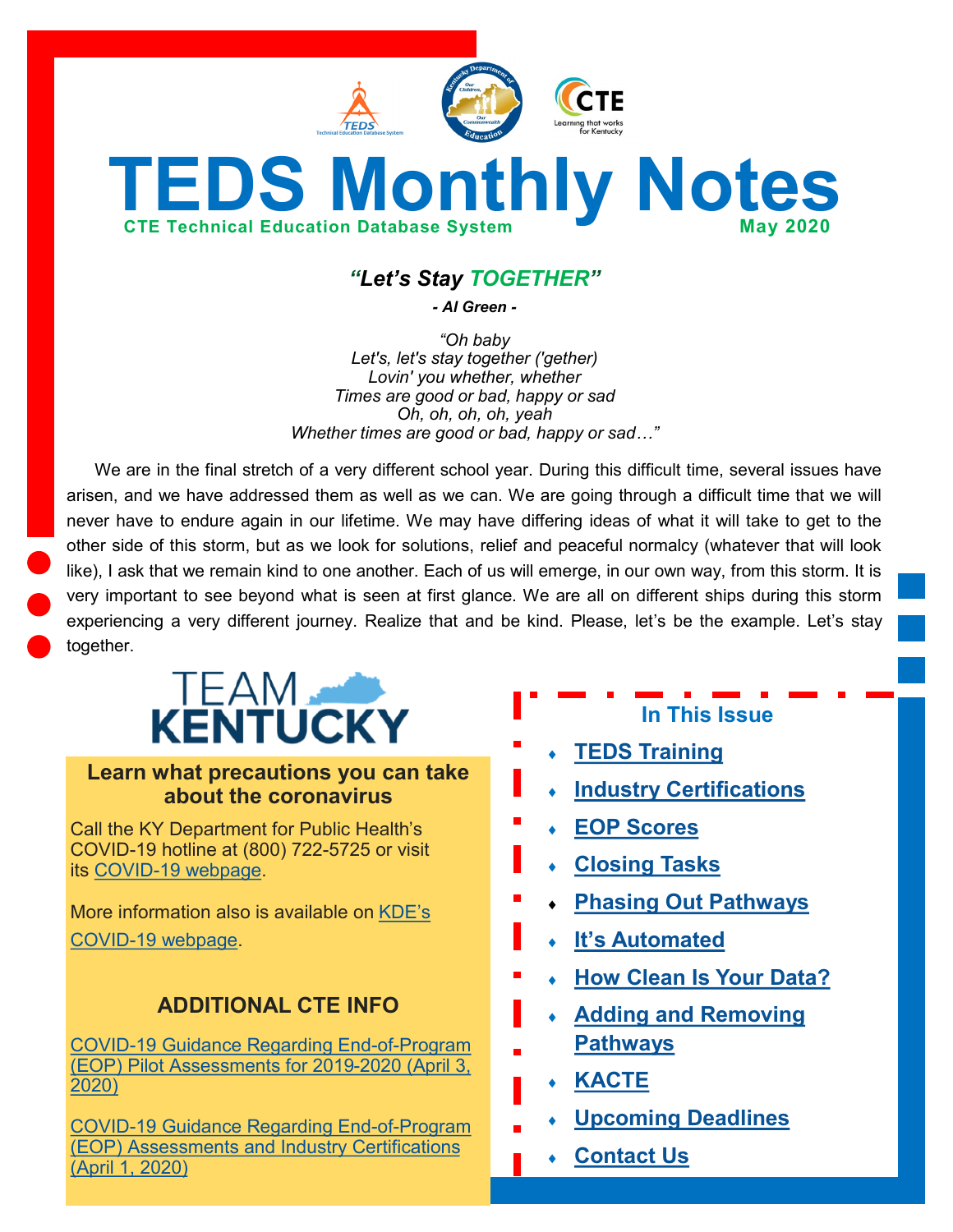# *"Someday We'll Be TOGETHER"*

*- Diana Ross and the Supremes -*

#### **TEDS Training**

<span id="page-1-0"></span>We have a responsibility to our students to ensure the accuracy of the data we maintain. Some of that data is entered and monitored in TEDS. It is important that those entering the data understand how and what they are entering. In the past, we held at least one training session per month to help users stay abreast of changes and requirements for this data. Additionally, TEDS training is required every two years and users are required to log in at least once every four months. As in-person meetings are currently suspended, we must temporarily alter our processes.

Know that we will get through this and someday we'll be together. Until then, as we work on a solution, all accounts scheduled to close for two-year training will be extended until September 30, 2020.

#### *"Broken TOGETHER"*

*- Casting Crowns -*

#### **Industry Certifications**

I can't say this enough. This is new. We have been granted certain exceptions as we move though this learning curve. For example, the Industry certification window is now closed. If the students are seniors, please keep in mind that state and federal accountability for 19-20 have been suspended. Please refer to the notice, **COVID-19 Guidance Regarding End-of-[Program \(EOP\) Assessments and Industry](https://education.ky.gov/CTE/endofprog/Documents/20-04-01_CTE_Assessment_Industry_Certification_Communication.pdf)  [Certifications \(April 1, 2020\)](https://education.ky.gov/CTE/endofprog/Documents/20-04-01_CTE_Assessment_Industry_Certification_Communication.pdf)** posted on the **[CTE EOP website](https://education.ky.gov/CTE/endofprog/Pages/default.aspx)** for more information. If they are underclassmen, the data can be entered next year with the actual date test taken and results. This is not what we would normally do, but for the moment, we are broken together. As we learn and change, we will grow through this. Stay tuned for updates.

#### *"Forever TOGETHER"*

*- Randy Travis -*

#### **EOP Scores**

As of April 16, **2020, 2019-20 CTE End-of-Program (EOP) Assessment results** (for students tested from 2/24/2020 to 3/13/2020) are now available in E-SESS. Even in the midst of this pandemic, we are forever together in our efforts to ensure students are prepared for their next steps. There may be options for seniors who did not test before the original window was closed to take the EOP. Again, please refer to the notice, **COVID-19 Guidance Regarding End-of-[Program \(EOP\) Assessments and Industry](https://education.ky.gov/CTE/endofprog/Documents/20-04-01_CTE_Assessment_Industry_Certification_Communication.pdf)  [Certifications \(April 1, 2020\)](https://education.ky.gov/CTE/endofprog/Documents/20-04-01_CTE_Assessment_Industry_Certification_Communication.pdf)** posted on the **[CTE EOP website](https://education.ky.gov/CTE/endofprog/Pages/default.aspx)** for more information.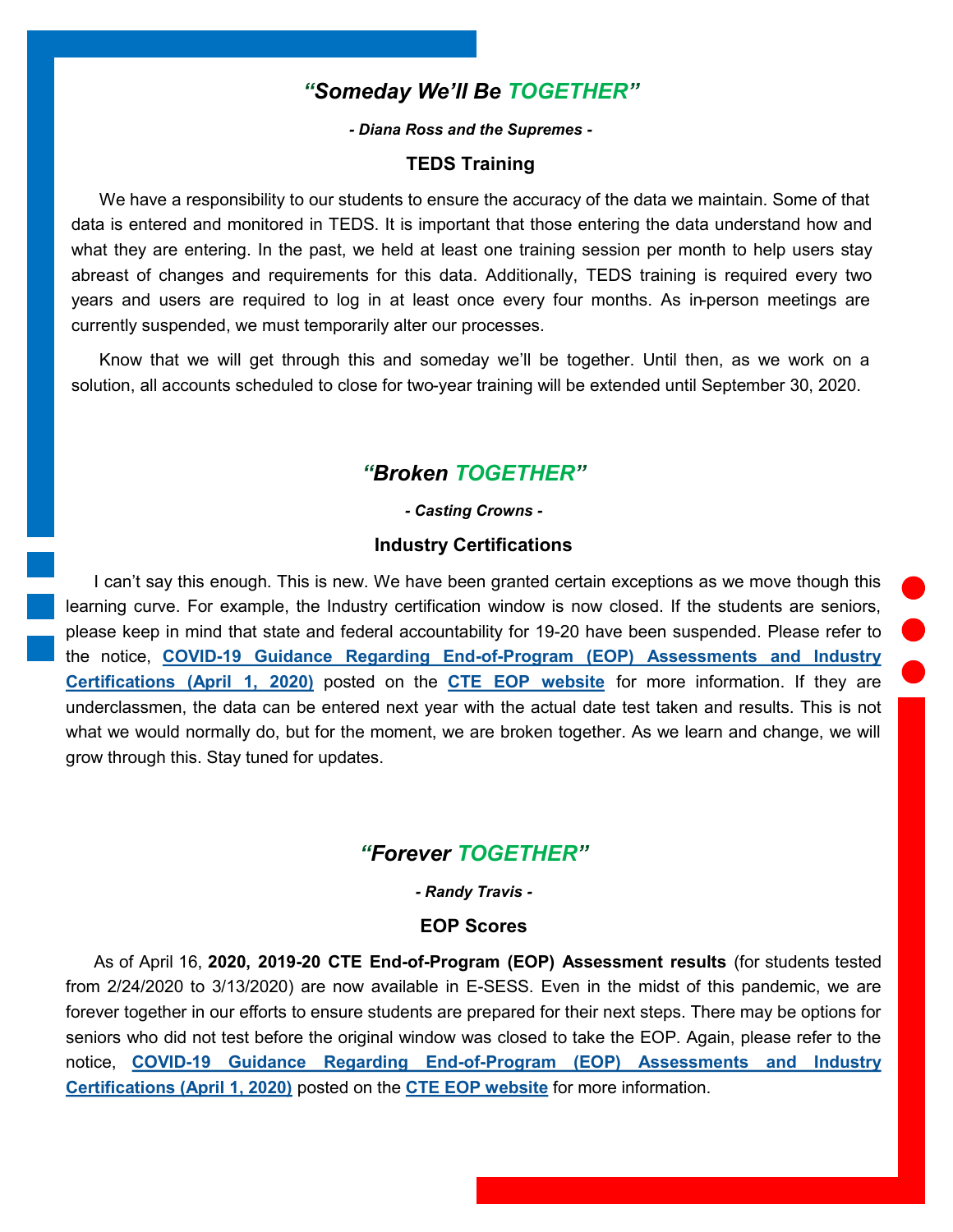# *"We'll Be TOGETHER"*

#### *- Sting -*

#### **Closing Tasks**

<span id="page-2-0"></span>Don't do this alone. Even in a small school, handling data can be a daunting task. When we advise each school to have at least two users and the district to have two different users for TEDS, it is for the purpose of ensuring no one person gets burned out and to ensure there is a "partner in crime" watching your back. Having someone to double check our work is a good thing. It is incredibly important that you check and double check your data. When all is said and done, for better or worse, we'll be together. Our automation will process whatever data is entered. Help each other out. Check the following:

- **School deadline**. Do you know when your school's Infinite Campus will close for the year? If you don't know, find out. You need to complete your last export before that date.
- **Credits**. What shows on the transcript at the end of the year BEFORE you leave for the summer?
- **Student Objective**. Is this student exploring or a concentrator? Are you sure?

#### **REMEMBER: DO NOT TRY TO DO TERMINATIONS IN IC OR TEDS**

# *"Get It TOGETHER"*

#### *- India.Arie -*

#### **Phasing Out Pathways**

Don't lose a kid in the rush to get done. We have to confer with our teachers and administration and get it together. Check on whether you have pathways that are being phased out. There are some basic rules for dealing with phased out pathways.

- An asterisk (\*) is placed next to the name of a pathway that is being phased out
- When a pathway is being phased out, new pathways are not automatically added. Each school must make decisions and request to add new pathways.
- Once the pathway is identified for phaseout, schools will have two years to either get students currently enrolled in the pathway to completion status or move the students to a different pathway.
- Unless you are absolutely certain what your replacement will be, select all suggested replacements for your phased-out pathway because it is better to have it available and not need it than to need it and not have it available

For complete details on the phaseout process and to see which pathways were or will be phased out and when, please review the **[Pathway Phase Out Process](https://education.ky.gov/CTE/ctepa/Documents/Pathway_Phaseout_Guidance.pdf)**.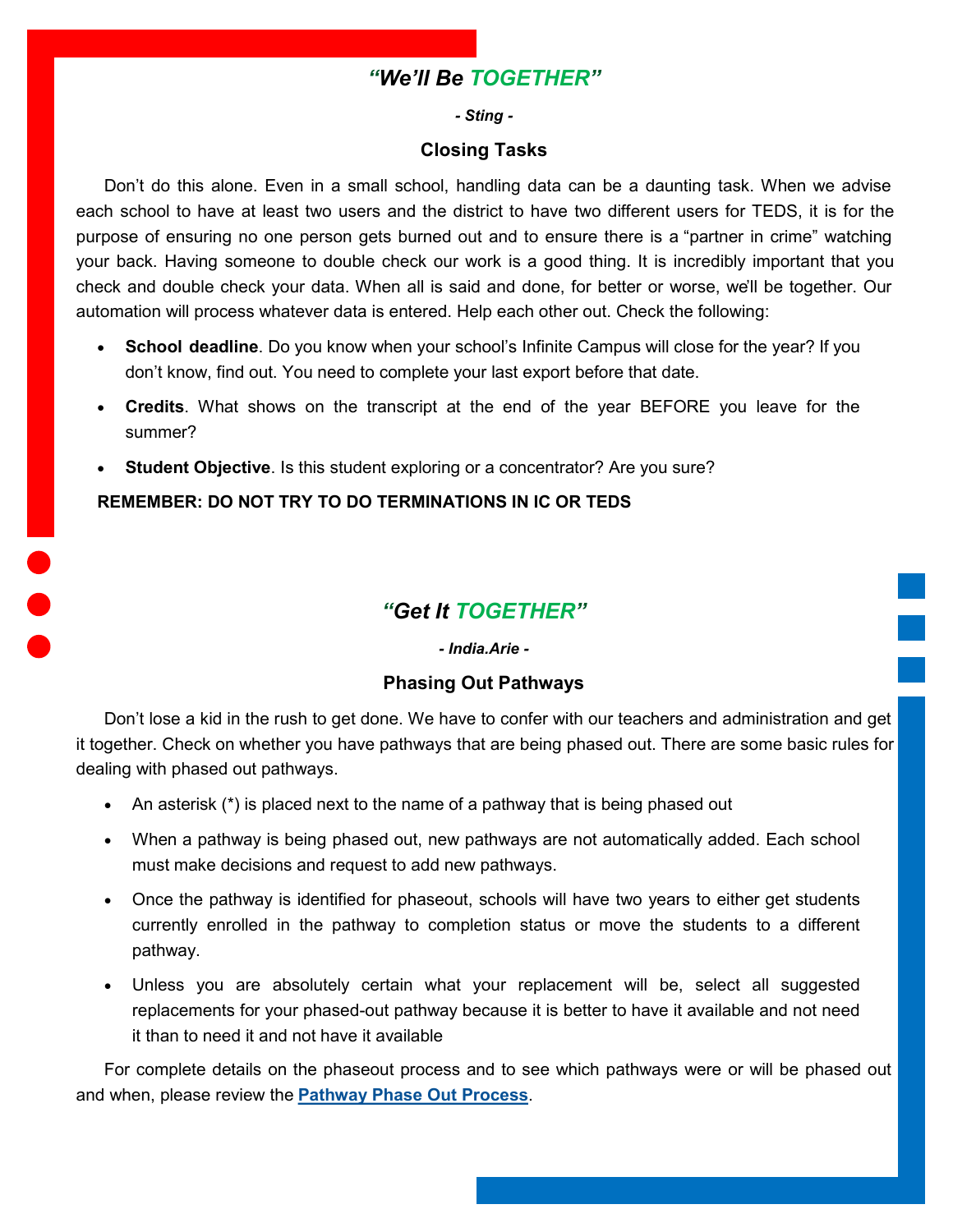### *"Put Your Hands TOGETHER"*

*- Smokie Norful -*

#### **It's Automated. "You Can't Be Doing That"**

<span id="page-3-0"></span>I am admittedly stealing a catch phrase. "You can't be doing that". In the midst of this pandemic, our governor has coined that phrase for activities that put us at risk. I am using it for a different reason: To keep you from trying to do unnecessary work. As any good emcee will say, "Put your hands together" for the changes in TEDS that have taken work out of your hands. As of September 1, 2019, we now automate terminations and the identification of best records for Perkins accountability (formerly done through federal indicators) for all high schools, CTCs and ATCs. Not only can you no longer alter this information, it has been removed from view. Raise a cheer because you don't have as many tasks as in the past. However, the tasks you do have are more important. Why? Because TEDS reports what it sees. Can anyone say, "clean data is important"?

# *"Cry TOGETHER"*

#### *- The O'Jays -*

#### **How Clean Is Your Data?**

Communication is key. Most TEDS users are not responsible for every pathway in the school and some are not responsible for any. That means we must talk to each other. As you do, keep these things in mind:

- When students are enrolled in pathways, the correct credit hours must be posted. Then, they must be updated when anything about the student record changes.
- When a student earns an industry certification for their chosen pathway, it should be properly entered in TEDS the same school year it is earned.
- Once a student meets the definition of concentrator, that should be properly noted in IC and imported into TEDS when it happens. Do the same if that status changes back to exploring.
- The TEDS vs. IC Data Cheat Sheet is your friend

We don't want to cry together any more than necessary. Let's not make data one of our reasons to cry. Remember, once the automated processes run, it will be too late to correct or update data. For the sake of your kid's data, make sure to observe all closing tasks early, then have someone else (peer, immediate supervisor or anyone else with knowledge of what you're doing and how it should look) check your work.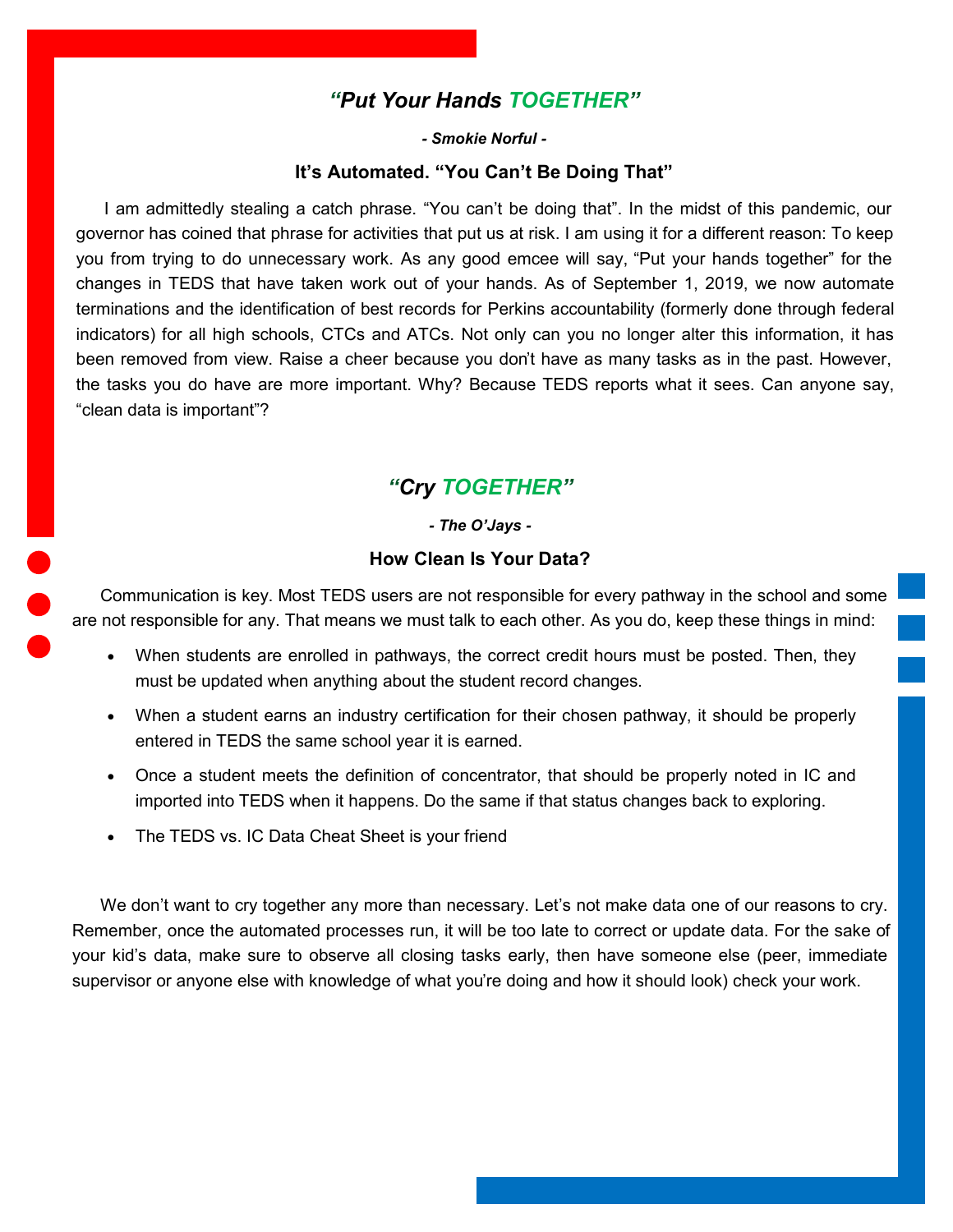# *"Let's Come TOGETHER"*

*- Kevin Levar -*

#### **Adding and Removing Pathways**

<span id="page-4-0"></span>We are currently in the window for adding and removing pathways for next year. This year, we have an additional hurdle with working from home. Let's still ensure we have what we need. Let's come together (virtually, of course) and make sure our pathways are in order. Let's hold ourselves to the same standards to which we hold our students. No excuses. No hypocrisy. Communicate with ALL individuals (leadership, teachers, etc.) who work with CTE to make sure you have the correct pathways listed in your TEDS. If you need to update your list, follow the instructions for how to **[Request to ADD or REMOVE a Pathway](https://education.ky.gov/CTE/teds/Documents/Add-Remove_Existing_Pathway_in_TEDS.pdf)**. Do it now. The times they are a changing.

#### *"Back TOGETHER Again "*

*- Donnie Hathaway and Roberta Flack -*

#### **State Conference (KACTE)**

We are still hoping that by July we will be back together again. Mike Stone of KACTE recently sent this email concerning the upcoming conference.

We are still moving forward with plans for the 2020 CTE Summer Program. If the state moves to Phase III of the re-open plan prior to July 1, we will be obligated to fulfill our hotel commitment.

On the other hand, we are not delusional. Phase III may not be in place by July, which would cause the CTE Summer Program to be cancelled or modified into a virtual event of some kind. We are exploring alternatives. The Office of Career and Technical Education and Student Transition will be involved in the decision process and any announcements will be distributed as timely as possible through e-mail from both OCTEST and KACTE. KACTE has sent two e-mails to all those who registered for the 2019 CTE Summer Program and the 2020 Summer Program (already nearing 1,000 registrants) explaining the status.

I hope this addresses your question. Please advise whether we can provide further information.

Take care, be well and stay healthy at home,

Mike Stone, Executive Director

Kentucky Association for Career and Technical Education (KACTE)

502-223-1823



*[Click Here for More Information](http://kacteonline.org/program/registration/)*